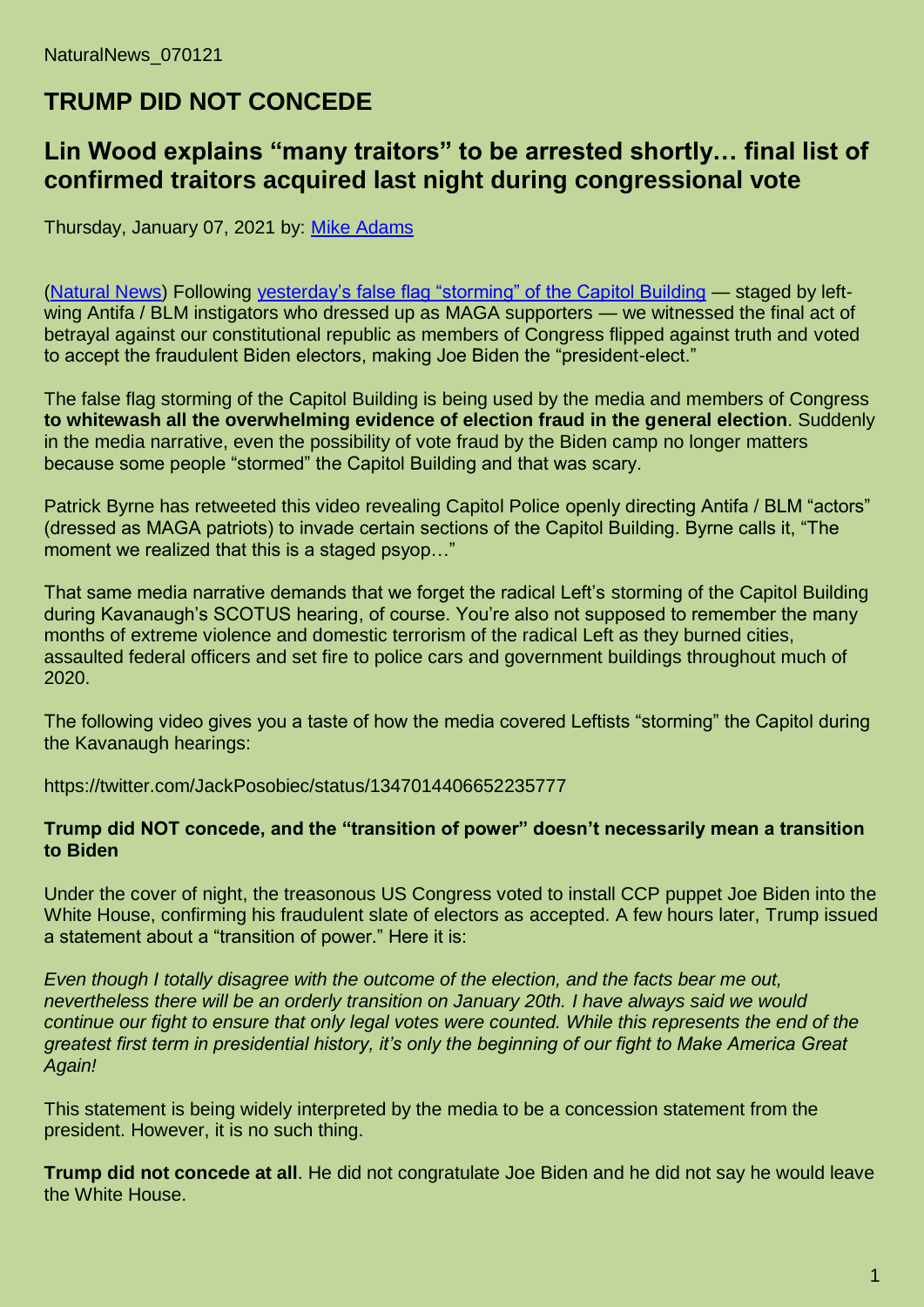When he says, "the end of the greatest first term," that makes perfect sense, since Trump's second term would begin on January 20th. So his first term is ending.

More importantly, Trump did not specify what the "orderly transition" means. He didn't say there would be a transition to Biden being installed as president. He might be referring to the transition of America away from the tyranny of the deep state and the return of power to the People.

In fact, Trump's statement seems to be designed to disarm those calling for his immediate removal under the 25th Amendment so that Trump can continue to work the military solution that would seek mass arrests of the traitors who attempted to pull off their criminal coup against America.

"Many traitors will be arrested & jailed over the next several days," [wrote attorney Lin Wood in a](https://parler.com/post/2641f93a3a3b44a5a27fa79d92becfc4)  [Parler tweet](https://parler.com/post/2641f93a3a3b44a5a27fa79d92becfc4) he issued during the early morning hours, after Congress completed its final act of betrayal of America.

He also retweeted another statement from Parler user **@StormIsUponUs** who explained, "Sleep well tonight patriots. The constitutional process played out till the end, and Trump didn't interfere once. You are going to love how this movie ends."

#### **Trump's proclamation to disperse is a necessary legal step before invoking the Insurrection Act**

Yesterday Trump released a video that contained a "proclamation to disperse." This was the video in which he told everybody to "go home in peace."

This statement, it turns out, is a necessary step to invoke the militia or US armed forces to defend the republic.

[10 USC Section 254 is called "Proclamation to disperse"](https://www.law.cornell.edu/uscode/text/10/254) and it explains:

*Whenever the President considers it necessary to use the militia or the armed forces under this chapter, he shall, by proclamation, immediately order the insurgents to disperse and retire peaceably to their abodes within a limited time.*

That is exactly what Trump did yesterday.

He then boarded Air Force One and flew to a military base in Texas, where he could be safe from any kinetic coup attempt in the swamp of Washington D.C. This was tweeted out by CodeMonkeyZ, citing MonkeyWerx:

Now, Trump is likely preparing to invoke the Insurrection Act or some other form of military authority to conduct mass arrests of the traitors who have betrayed this nation (which now includes VP Mike Pence, Lindsay Graham, Mitch McConnell and many others).

Understand that **Trump didn't know for sure who the traitors were until about 3 a.m. this morning**, because that's when the final votes came down in Congress, affirming the complete list of US Senators and House members who are complicit in the criminal coup against the United States of America.

Naturally **every single Democrat in Congress was confirmed as a traitor**. But most members of the GOP also joined the "traitor" list. [The Gateway Pundit](https://www.thegatewaypundit.com/2021/01/list-83-gop-lawmakers-refused-object-rampant-fraud-az-presidential-election/) published the full list of treasonous GOP members this morning, all of whom voted *against* the objections to the Biden slate of electors:

On the Senate side, there were **only seven US Senators who held the line** and voted to object to the election fraud. These are the only seven US Senators who aren't traitors: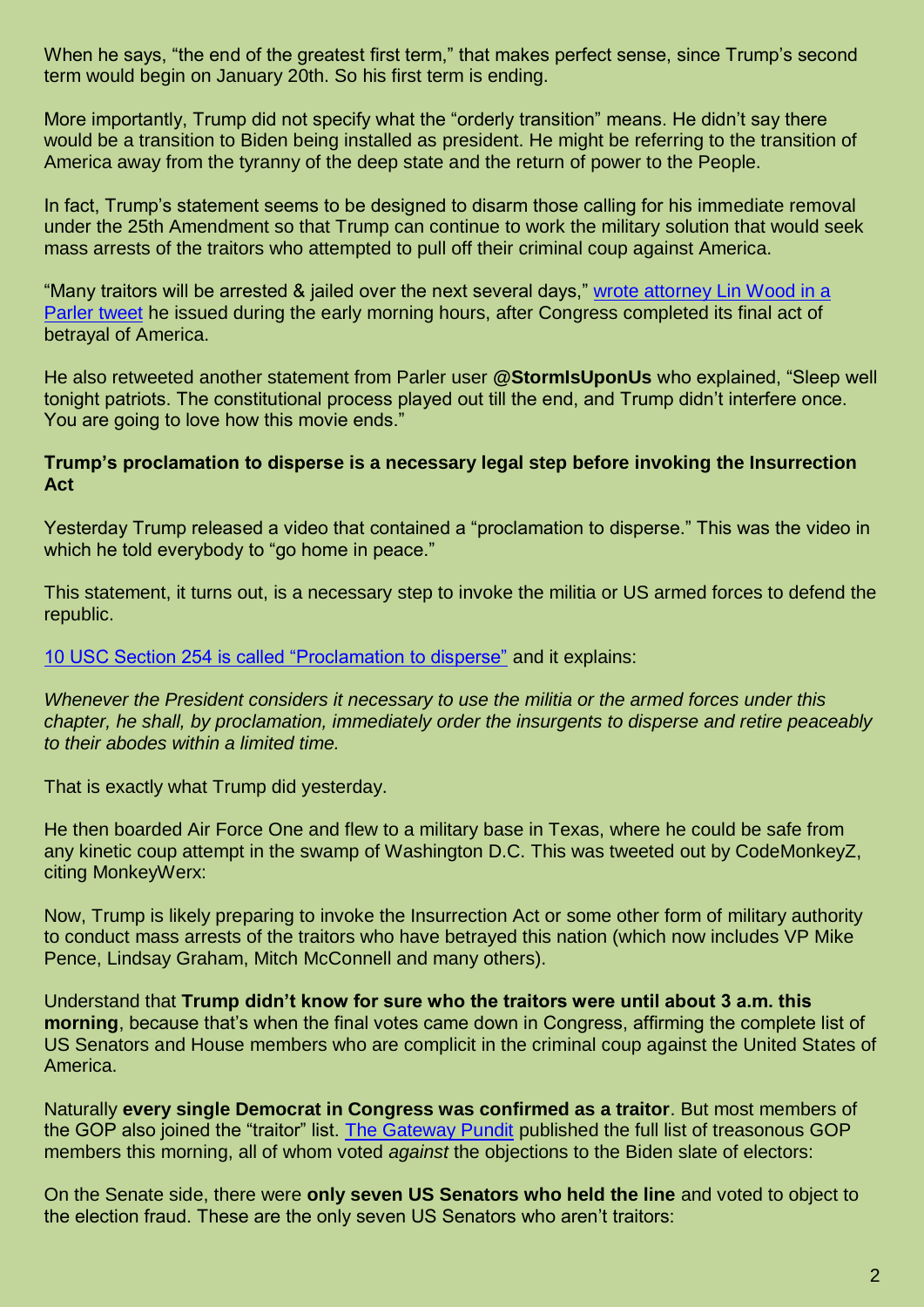Sen. Ted Cruz, Sen. Josh Hawley, Sen. Cindy Hyde-Smith, Sen. Cynthia Lummis Sen. Roger Marshall, Sen. John Kennedy, Sen. Tommy Tuberville

Only now does Trump have the **final arrest list** of treasonous actors who betrayed America in our final hour. In fact, there's no way Trump could have known all this unless the scenario was allowed to run its course.

Most Americans, for example, would never have believed that VP Mike Pence — an evangelical Christian — would have betrayed the nation in its most critical moment. Now, Lin Wood's statements about Mike Pence being linked to pedophilia, Jeffrey Epstein and child trafficking operations suddenly make sense to anyone paying attention. Pence was controlled opposition from the very start, and Pence was the source of the leaks from the White House over the last four years. Globalists have had Pence over a barrel from day one.

#### **Will Trump pull the trigger?**

The only question now is: Will Trump pull the trigger and unleash the military arrests?

Note that Trump does *not* have the loyalty of the US Army, nor of many top generals. He doesn't need that. Trump has Chris Miller at the DoD, and he has the loyalty of Special Operations Forces (SOF) command, along with Space Force, the Air Force and most of the US Marines. That's all he needs.

Trump must now activate a military option to defend the republic, either via the Insurrection Act or other military authority. He has put everything in place for this very moment. Importantly, **Trump patiently attempted to defend the Republic through the courts and through Congress**, watching as each option was exhausted due to extreme corruption, criminality and fraud throughout the system. (Even SCOTUS was compromised in the same way Pence has been compromised: Blackmail, extortion and pedophilia.)

Trump had decided early on that he would not act until every civil option was exhausted. As of 3 a.m. this morning, that waypoint has now been reached. There are two options remaining for defending America now:

- 1. Trump invokes the military authority option and initiates the mass arrests.
- 2. Armed patriots rise up to defend the nation and declare independence from tyranny.

As I have stated in my Situation Update podcasts, we urge Trump to choose option #1 so that option #2 doesn't get spontaneously activated across the country, likely plunging the nation into hot civil war.

The window of opportunity for Trump to invoke his military authority option is very narrow: Perhaps as small as 72 hours from now.

If we do not see action from Trump in the next 72 hours, only then could we conclude he has likely thrown in the towel. Until then, we must watch carefully and try to discern what's actually taking place behind the scenes to defend this nation.

**Trump has not conceded**. America is not yet lost, although it is admittedly very, very close to that tipping point.

But sometimes in history, the most dramatic outcomes of truth and light can only come after the most dire suffering through darkness. Today is America's darkest day, but it may yet be followed by victory.

### **The GOP is finished**